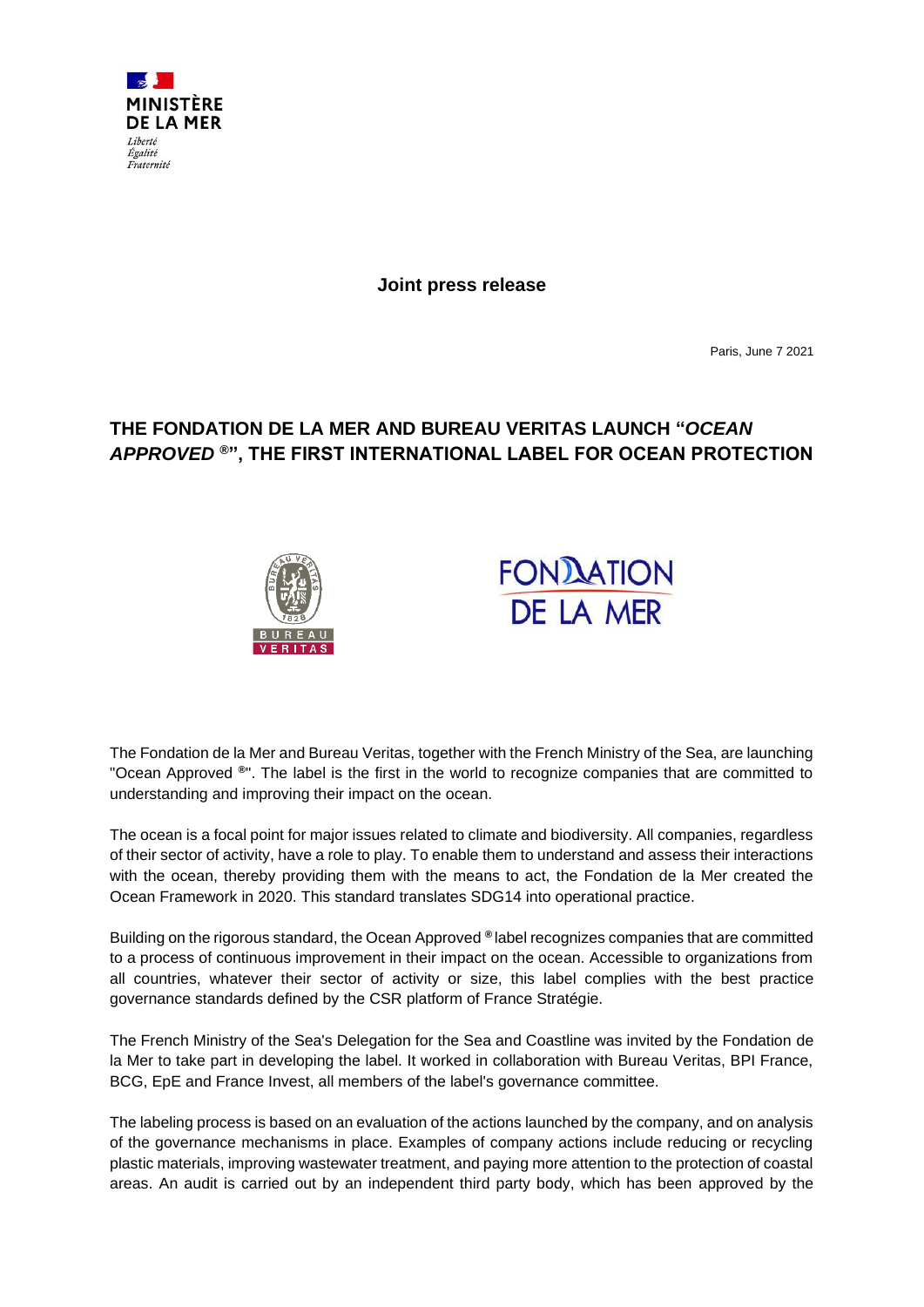Fondation de la Mer for its expertise and know-how, to guarantee the truth and accuracy of the company's statements. Bureau Veritas is one of the approved independent third-party bodies.

The entire labeling and auditing process has been tested with three pilot companies: an energy company (Engie), a data center operator (Interxion), and a marine cosmetics company (Thalgo).

## **Annick Girardin, French Minister of the Sea:**

"Civil society—and businesses in particular—must demonstrate commitment to achieving the United Nations' Sustainable Development Goal (SDG) #14, which is dedicated to the conservation and sustainable use of oceans, seas and marine resources. The Ocean Approved ® label helps strengthen and structure efforts of both public and private parties. The label is open to all, once again demonstrating France's commitment to the protection of the oceans and the sustainable use of their resources."

## **Sabine Roux de Bézieux, President of Fondation de la Mer:**

"In 2020, the Fondation de la Mer launched the Ocean Framework. This is the result of our strong conviction to integrate a global vision that encompasses all issues and challenges facing oceans today. Furthermore, the framework offers companies a way to introduce sea conservation into their transformation strategies. With the Ocean Approved **®** label, companies can reach a new level in terms of mobilizing efforts in defense of our planet's oceans. Organizations that achieve the label are demonstrating to stakeholders that strong commitment."

## **Didier Michaud-Daniel, CEO of Bureau Veritas:**

"As one of the world's leading providers of audit and certification services, we help our clients be more efficient, methodical and trustworthy in their journey toward more sustainable business and a more sustainable world. We are thus proud to contribute to implementing this label, and to support companies and institutions in their voluntary efforts to improve their direct and indirect impact on the oceans. Ocean Approved  $\mathcal{O}_{\mathcal{A}}$  will also enable them to set an example in their respective industries."

\* \* \*

#### **About Bureau Veritas**

Bureau Veritas is a world leader in laboratory testing, inspection and certification services. Created in 1828, the Group has 75,000 employees located in more than 1,600 offices and laboratories around the globe. Bureau Veritas helps its clients improve their performance by offering services and innovative solutions, in order to ensure that their assets, products, infrastructure and processes meet standards and regulations in terms of quality, health and safety, environmental protection and social responsibility. Bureau Veritas is listed on Euronext Paris and belongs to the Next 20 index. Compartment A, ISIN code FR 0006174348, stock symbol: BVI. For more information, visit www.bureauveritas.com.

#### **About Fondation de la Mer**

In the face of the climate crisis and the degradation of ocean life, maritime world actors joined with civil society to create Fondation de la Mer. Today, the Fondation supports approximately a hundred different organizations working to improve our oceans' health. It also implements its own projects to protect marine biodiversity, fight against sea pollution, support research, encourage innovation, and inform and raise awareness among the public.